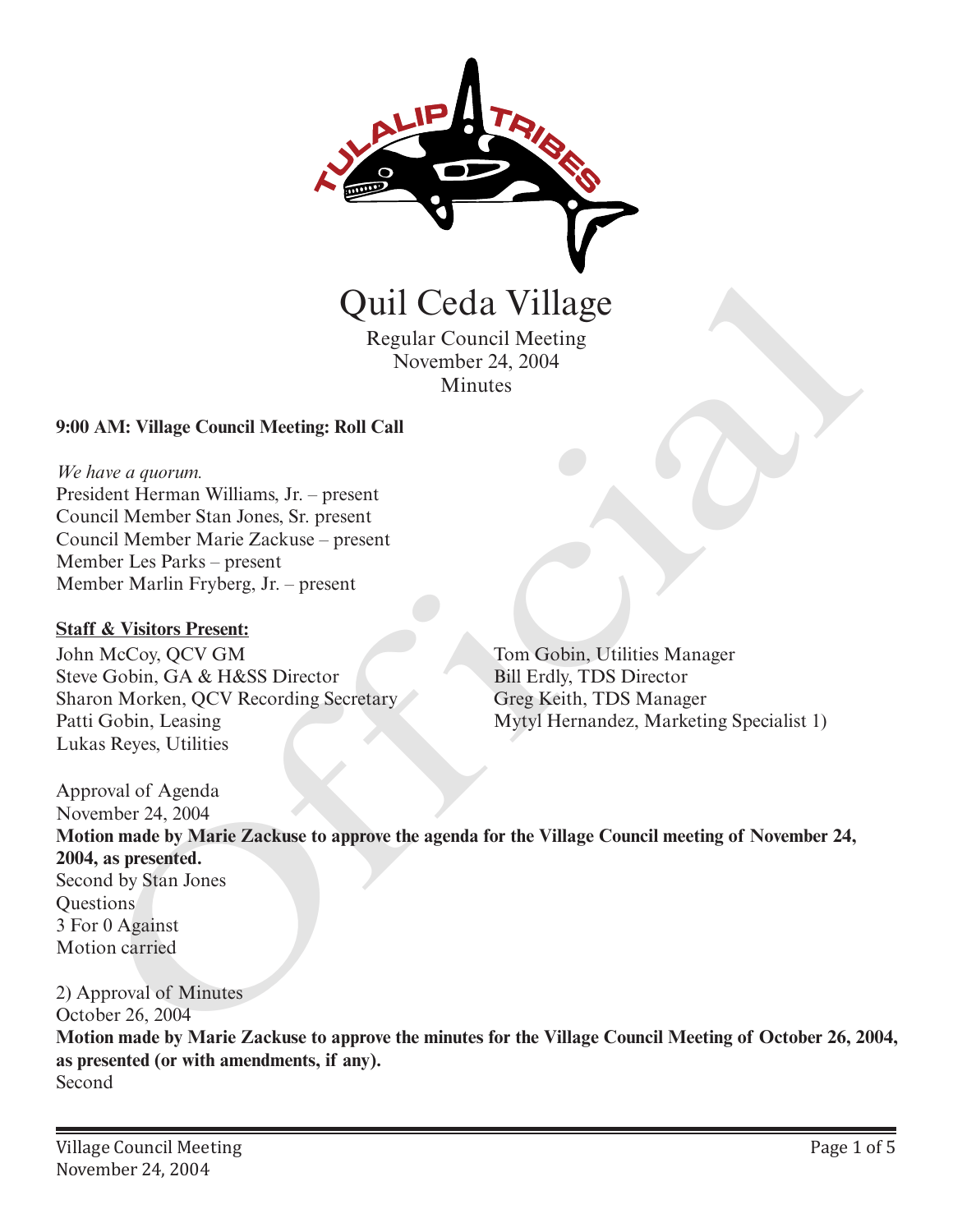Questions3 For 0 Against Motion carried

## **Old Business:**

3) MBR Scada System Handouts provide to those in attendance. Pilot system, Phase 1 and 2.

Staff is requesting project and budget approval for \$153,000. Money has been set aside in the 2004 tribal allocation plan to cover this expense.

Council would like an overview of the project. It will track flows; monitor what water is coming in from Marysville; give the district an alarm system which will help control and monitor the system.

This will give the current system a brain and can be operated from a laptop. This is all labor, no supplies or equipment in the budget? This is to write the program. To purchase the wonderware, cost is \$9,000. Bulk of cost is the set-up.

# **Motion made by Marie Zackuse to approve the contract with Parametrix not to exceed \$153,240 for the Scada System.**

Second **Ouestions** 3 For 0 Against Motion carried

4) Chelsea Mall Infrastructure Verizon Loan Agreement - \$2.9 million Handout provided to those in attendance.

Master lease with Verizon which needs to be signed by Dec. 10 th. Is equipment tax exempt? 4.1% tax rate with first payment due possibly in June 2005. Staff is still looking at some models, one third of the infrastructure to support QCV and Chelsea with the other two thirds to support tribal government and tribal families. Staff is to complete application and get it signed. There will be a small return on investment after the first year, with a much better return for each year after that. These are conservative estimates. The Council would like to see this profit go back to the tribe. This will be determined by the QCV Council. At the end of 2006, a small profit is anticipated. Due to the on-going issues of financing for the Village such as sales tax and secure financing, it is time to consider have an attorney who specializes in bond financing. This will need to be budget for. system, Phase 1 and 2.<br>
is requesting project and budget approval for \$153,000. Money has been set aside in the 2004 trib<br>
is requesting project and budget approval for \$153,000. Money has been set aside in the 2004 trib<br>

The infrastructure will take two to three years to build out. This will put the tribe in charge of its own services. The charges are competitive.

**Motion made by Marie Zackuse to approve the request to proceed with the Verizon loan.**  Second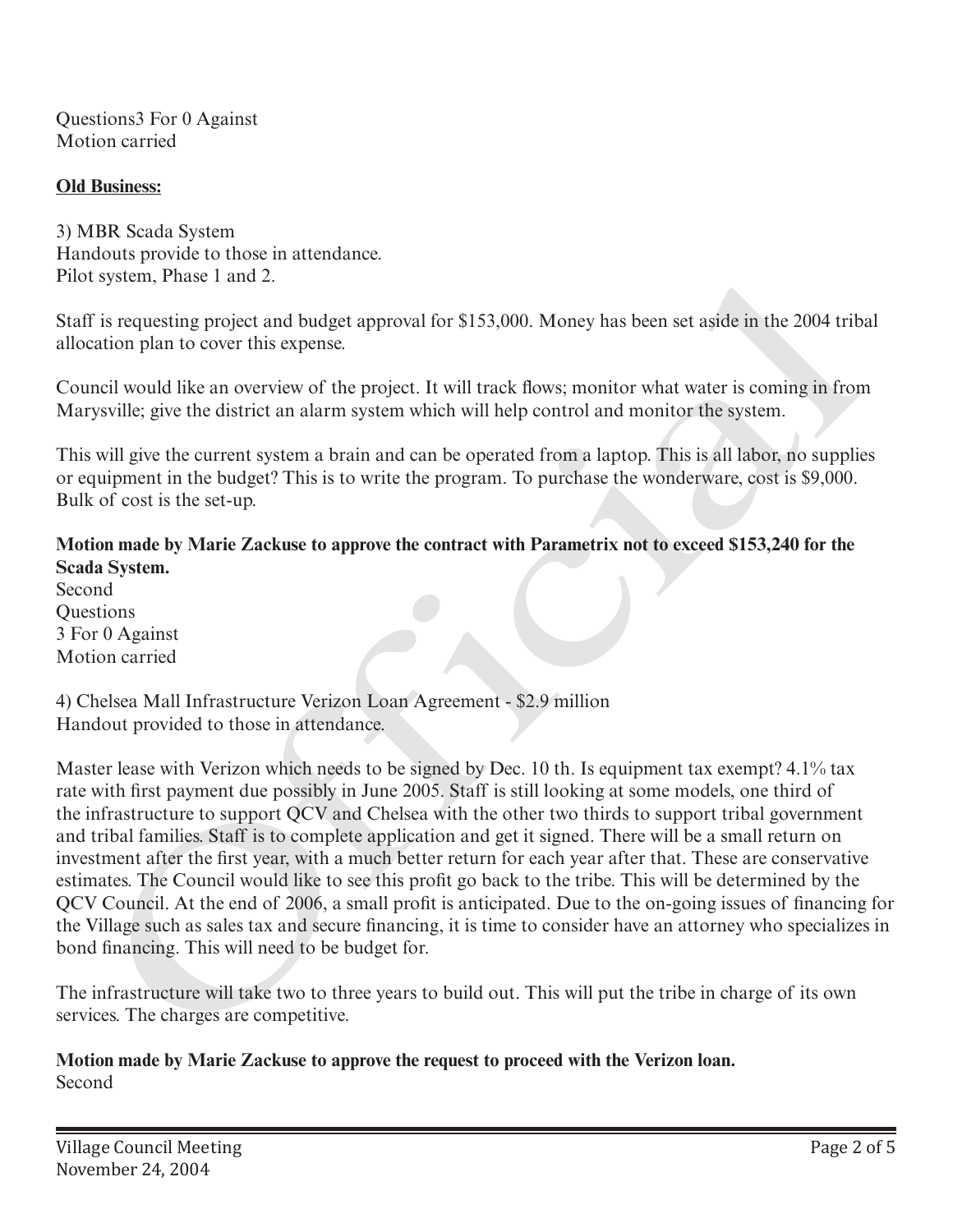**Ouestions** Staffing needs are estimated to be between 10–20 people. 3 For and 0 Against. Motion carried

5) Modular Addition

Estimate for site prep, permits, porch, utilities, cable & data connections, and modular building -\$150,000. 120 days to complete modular.

The Village is in need of more space and is asking the Council to allow staff to add another modular building at the current site. The estimate for site prep, parking, modular, data services, and sewer connection is about \$150,000. The Village was very conservative with its budget and has funding left from the cigarette tax revenue. Staff has not settled on the configuration yet. will age is in need of more space and is asking the Council to allow staff to add another modular<br>Village is in need of more space and is asking the Council to allow staff to add another modular<br>ling at the current site. T

This is needed. Village will need a place to put new people that are to be hired. Council would like more information. Staff is to bring this back to December 2004 meeting with a list of who is located where and who the new people will be.

# **New Business:**

6) Leasing

Resolution No. 2004-0019, approving a lease with Flowers 2 U for Suite G in the Quil Ceda Place Retail Center.

Does the Council have any questions on how much the space is leasing for and the square footage? The lease says the tenant can only sell what his lease says. Please have staff revisit with prospective tenant due to the ad in the Herald.

B) Resolution No. 2004-0020, approving a lease with Dry Cleaning Station dba Quil Ceda Cleaners for a portion of Suite N in the Quil Ceda Place Retail Center.

C) Resolution No. 2004-0021, approving a lease with Tulalip Data Service/ Tulalip Cablevision for a portion of Suite N and Suite O in the Quil Ceda Place Retail Center.

D) Resolution No. 2004-0022, approving a lease with CitiFinancial for Suite P in the Quil Ceda Place Retail Center.

E) Resolution No. 2004-0023, approving a commercial ground lease with Ruby Tuesday for the northeast Out Parcel 1 in the South Power Center within Quil Ceda Village .

F) Resolution No. 2004-0024, approving a commercial lease with Marine Matrix/David Lobo for the southeast Quarter of Section 8, Township 30 North, Range 5 East, within Quil Ceda Village.

One of the tenants at the Retail Center is considering leaving. The tenant believes TTT is not keeping its promise of foot traffic or the type of stores that would be added. They want QCV to do all their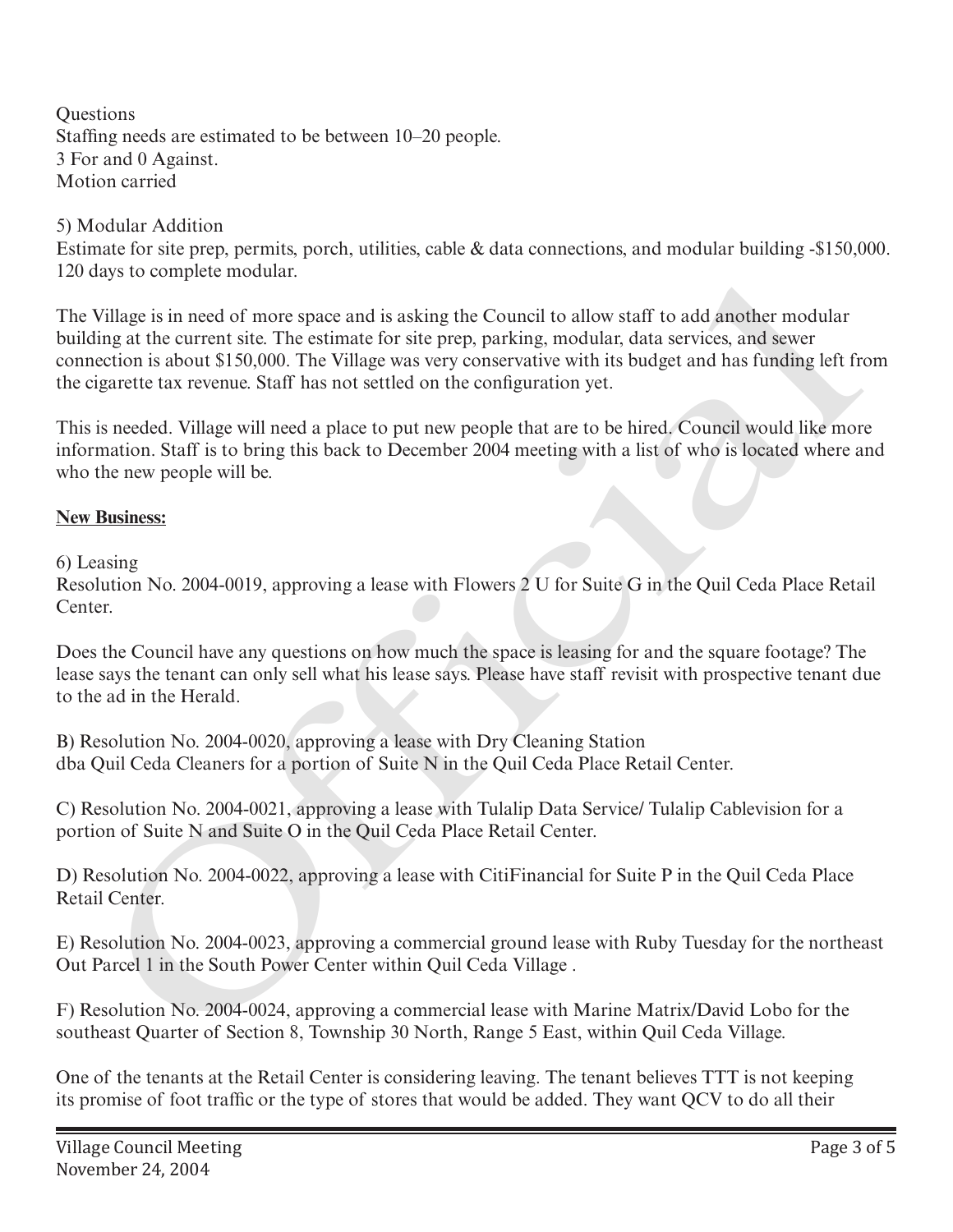advertising and marketing and have told staff this. QCV has a large half page advertisement going out. Monthly tenant meetings are being held and tenants have been told that the Village cannot market the individual stores. Some tenants have expressed concern over TDS moving into the retail center. Not as much retail businesses coming in as tenant was promised. Once the casino sign is up, it will bring a lot of people in.

Utilities staff have concerns regarding water coming through 116 th street point of entry. There will be costs associated with this. It currently serves, Orion Boats, TERO and all former Boeing buildings along with the State Patrol Office.

Do the leases for the Dry Cleaner and Dinner's Ready have provisions for grease traps? This needs to be fair to everyone. Dinner's Ready will prepare food on site. A 10,000 gallon tank for grease interception will need to be installed. The leasing department needs to develop a check list for all leases. This check list needs to happen and the leases should not be brought to the QCV meeting until it does.Is the Dinner's Ready lease ready to go. Yes. The Marine Matrix lease is a year to year lease. associated with this. It currently serves, Orion Boats, 1 EHO and all former froeing buildings alon<br>the State Patrol Office.<br>The State Patrol Office.<br>The leases for the Dry Cleaner and Dinner's Ready have provisions for gr

The Village is still trying to coordinate a Charette. Is the Amusement Park concept gone? Staff needs to know how to proceed. The Trading Post is all rented for Christmas time. Robert Monger has items for sale.

# **Motion by Stan Jones, Sr. to approve all the lease resolutions as presented.**

Second **Ouestions** 3 For 0 Against Motion carried.

8) Marketing Update A) Santa Clause is coming to QCV, paying a decent rent for one month.

Staff needs to do a background check on Santa. He is working with children.

B) The Village joined the Chamber of Commerce. The Banner contest just ended and the entries will be judged on Dec. 6 th. The winner will each receive \$1,000 for each season.

C) Marketing is working on having electrical outlets put in at the Retail Center for Christmas lights to be hooked-up for next year.

D) Looking into advertising with Aquasox and Everett Event Center.

E) Strategies 360 is working with the Village on selection of Branding. Branding is the slogan for the Village.

The Village and Tulalip need more input in the Chamber of Commerce office, including pictures, events, etc. Remember: Every time an ad goes out, use Tulalip not Marysville. The pylon sign needs to be a